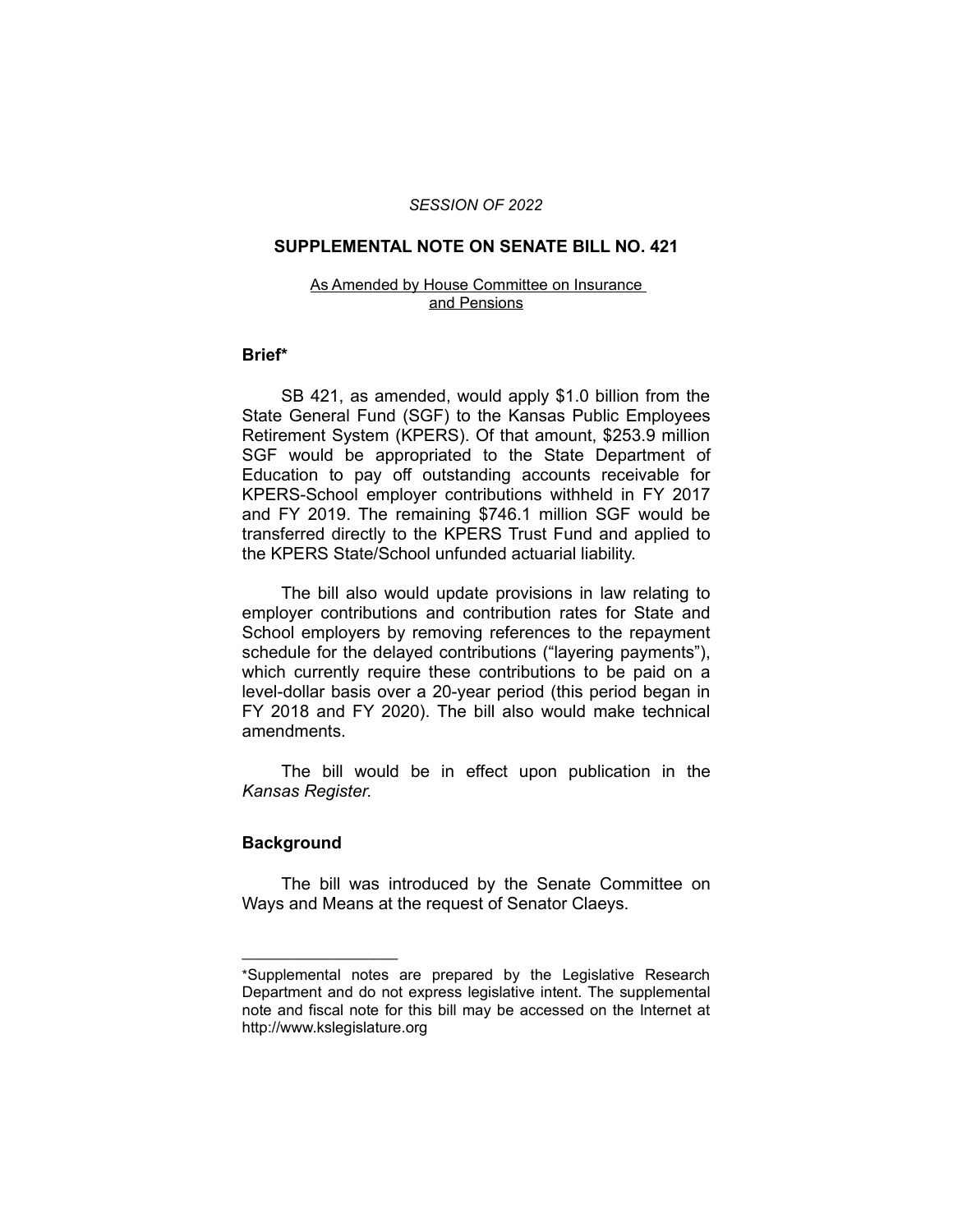[*Note:* The 2016 Legislature approved the delay of employer contributions from the KPERS-School group in FY 2017 and FY 2019. To keep the Retirement System whole, the Legislature authorized statutory layering payments, financed at the KPERS assumed rate of return of 7.75 percent, for 20 years for each of the missed payments, totaling \$25.8 million SGF annually. At the end of FY 2022, the outstanding balance of those payments is expected to total \$253.9 million.]

### *Senate Committee on Ways and Means*

In the Senate Committee hearing on February 9, 2022, the Executive Director of KPERS, appearing on behalf of the KPERS Board of Trustees, testified as a **proponent**, indicating delayed contributions totaled \$64 million in FY 2017 and \$194 million in FY 2019. The Executive Director stated payments on FY 2017 missed contributions total \$6.4 million per year for 20 years beginning in FY 2018 and payments on FY 2019 missed contributions total \$19.4 million per year for 20 years beginning in FY 2020. The Executive Director noted enactment of the bill would not change the assets, liability, or contribution rates determined in the annual actuarial valuation because the delayed contributions are assumed to be statutorily scheduled.

No other testimony was provided.

### *House Committee on Insurance and Pensions*

In a House Committee hearing on March 7, 2022, the Executive Director of KPERS testified as a **proponent**, expressing support for the bill and indicating the payment of \$253.9 million in delayed contributions would save the State approximately \$172 million SGF in interest costs over 17 years.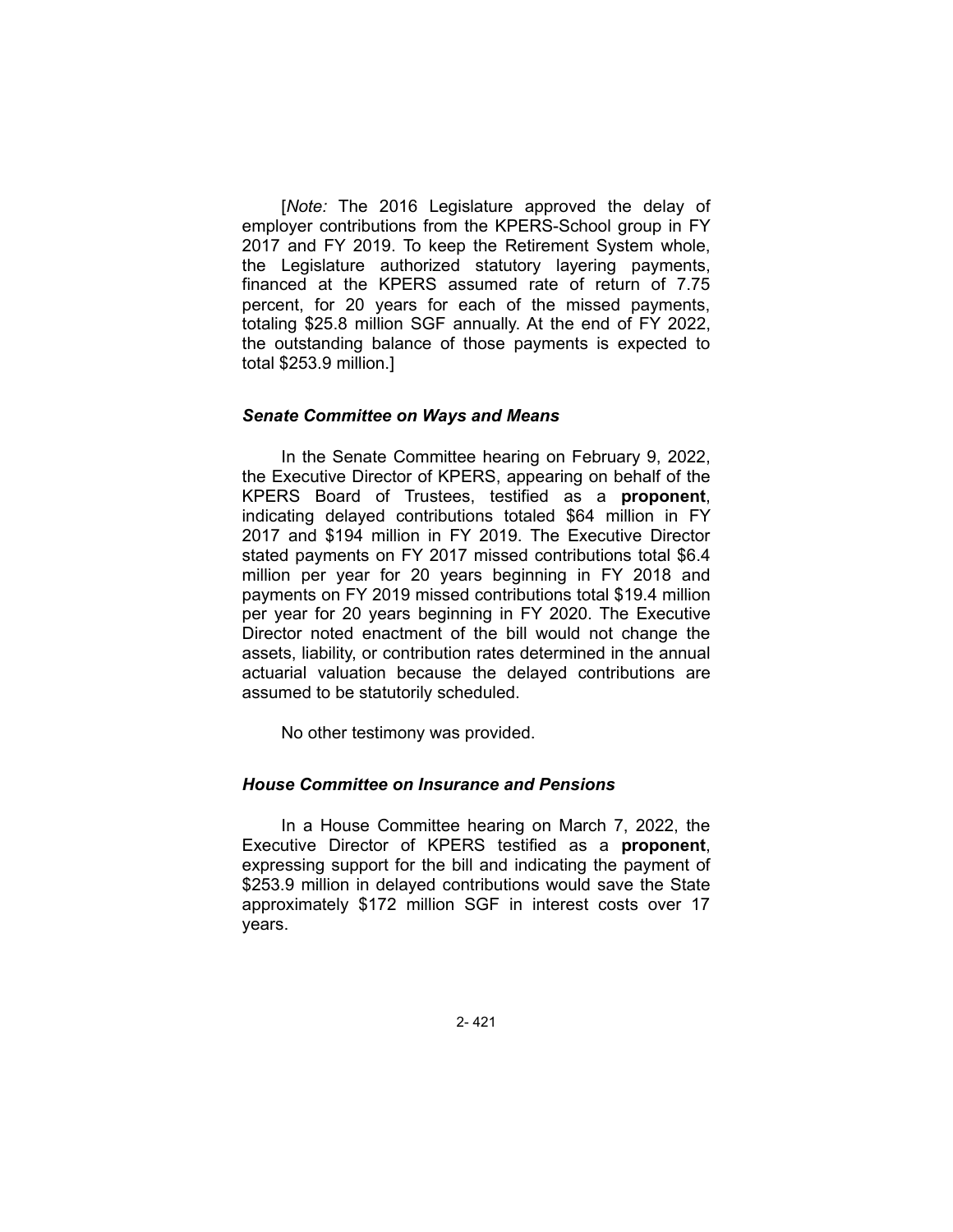The Director of the Budget provided neutral testimony, stating the elimination of the two layering payments would provide both immediate and long-term fiscal benefits to the State, releasing \$25.8 million SGF that would have otherwise been used for debt service for FY 2023 and eliminating approximately \$171.9 million in interest payments over the next 16 years. The Director also expressed a preference to appropriate the layering payment through the State Department of Education to better reflect the transaction as a matter of proper accounting.

#### No other testimony was provided.

The House Committee amended the bill to transfer \$1.0 billion from the SGF in total. Of that amount, \$746.1 million SGF would be transferred directly to the KPERS Trust Fund and applied to the KPERS State/School unfunded actuarial liability. The remaining \$253.9 million SGF would be transferred to the State Department of Education to pay off outstanding accounts receivable for KPERS-School employer contributions withheld in FY 2017 and FY 2019. (The bill, as it passed the Senate, would have transferred \$253.9 million from the SGF directly to the KPERS Trust Fund.)

# *Fiscal Information*

According to the fiscal note prepared by the Division of the Budget on the bill, as introduced, enactment of the bill would incur an immediate transfer of \$253.9 million from the SGF to the KPERS Trust Fund. Paying off the layering payments before the final maturity date would save the State approximately \$171.9 million SGF in interest payments and eliminate \$25.8 million in annual payments. The transfer is included in *The FY 2023 Governor's Budget Report*.

According to the fiscal note on HB 2561, which is substantively similar to this bill (as amended by the House Committee), the \$746.1 million applied to the unfunded actuarial liability of the KPERS State/School group would